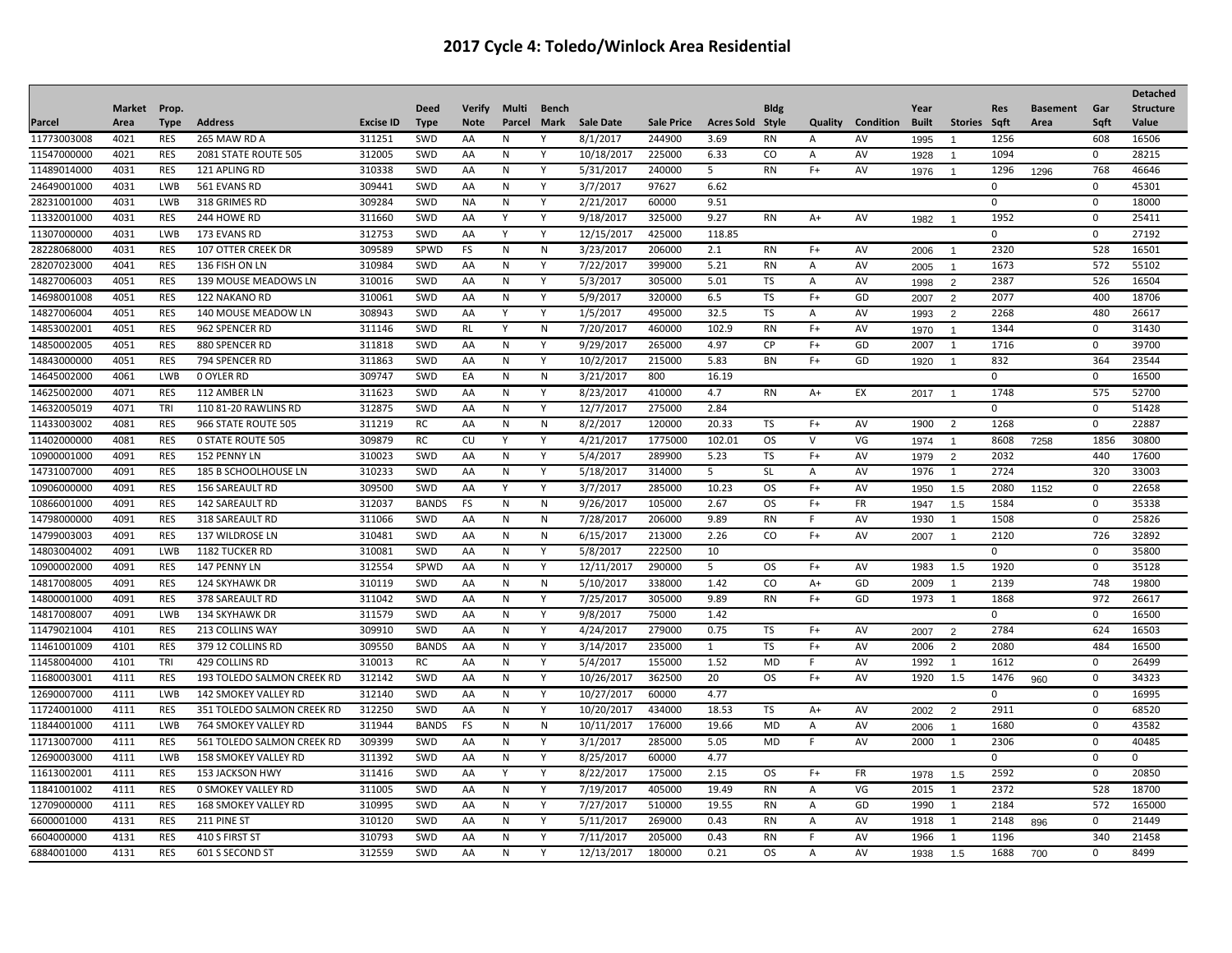|             |              |             |                                |                  |              |               |              |              |                  |                   |                         |             |         |           |              |                         |             |                 |              | <b>Detached</b>  |
|-------------|--------------|-------------|--------------------------------|------------------|--------------|---------------|--------------|--------------|------------------|-------------------|-------------------------|-------------|---------|-----------|--------------|-------------------------|-------------|-----------------|--------------|------------------|
|             | Market Prop. |             |                                |                  | <b>Deed</b>  | <b>Verify</b> | Multi        | Bench        |                  |                   |                         | <b>Bldg</b> |         |           | Year         |                         | <b>Res</b>  | <b>Basement</b> | Gar          | <b>Structure</b> |
| Parcel      | Area         | <b>Type</b> | <b>Address</b>                 | <b>Excise ID</b> | <b>Type</b>  | <b>Note</b>   | Parcel       | Mark         | <b>Sale Date</b> | <b>Sale Price</b> | <b>Acres Sold Style</b> |             | Quality | Condition | <b>Built</b> | Stories Sqft            |             | Area            | Saft         | Value            |
| 6639000000  | 4131         | <b>RES</b>  | 521 S SECOND ST                | 309023           | <b>BANDS</b> | FS            | Y            | N            | 1/24/2017        | 39500             | 0.24                    | CO          | .F      | <b>PR</b> | 1957         | -1                      | 1248        | 1248            | 700          | 8250             |
| 6780001000  | 4131         | <b>RES</b>  | 560 PINE ST                    | 309302           | SWD          | AA            | N            | Y            | 2/24/2017        | 175000            | 0.35                    | TS          | $F+$    | FR        | 1920         | 2                       | 1622        |                 | $\mathbf{0}$ | 12426            |
| 6877000000  | 4131         | <b>RES</b>  | 301 CEDAR ST                   | 309642           | SWD          | AA            | N            | $\mathsf{N}$ | 3/19/2017        | 135000            | 0.18                    | <b>RN</b>   | $F+$    | AV        | 1963         | $\overline{\mathbf{1}}$ | 1144        |                 | 386          | 8255             |
| 6639000000  | 4131         | <b>RES</b>  | 521 S SECOND ST                | 311960           | SWD          | ES            | ٧            | N            | 10/11/2017       | 50000             | 0.24                    | CO          | F       | PR        | 1957         | 1                       | 1248        | 1248            | 700          | 8498             |
| 6877000000  | 4131         | <b>RES</b>  | 301 CEDAR ST                   | 312299           | SWD          | AA            | N            | Υ            | 10/20/2017       | 175000            | 0.18                    | <b>RN</b>   | $F+$    | AV        | 1963         | 1                       | 1144        |                 | 386          | 8503             |
| 6621000000  | 4131         | RES         | 312 PINE ST                    | 309377           | SWD          | AA            | N            | Υ            | 3/1/2017         | 176000            | 0.16                    | <b>RN</b>   | F       | GD        | 1945         | 1                       | 1212        |                 | $\mathbf{0}$ | 8250             |
| 6747000000  | 4131         | <b>RES</b>  | 570 AUGUSTUS ST                | 309051           | SWD          | AA            | Y            | Υ            | 1/26/2017        | 138300            | 0.9                     | RN          | F       | AV        | 1925         | -1                      | 871         |                 | $\mathbf 0$  | 9355             |
| 6623000000  | 4131         | <b>RES</b>  | 301 PINE ST                    | 311899           | SWD          | AA            | N            | Y            | 9/29/2017        | 227500            | 0.16                    | RN          | Α       | GD        | 2006         | $\overline{1}$          | 1940        |                 | 550          | 8500             |
| 6793001000  | 4131         | <b>RES</b>  | 441 AUGUSTUS ST                | 311918           | SWD          | RE            | N            | N            | 10/12/2017       | 65000             | 0.24                    | BN          | F       | AV        | 1920         | $\overline{1}$          | 888         |                 | $\mathbf{0}$ | 12241            |
| 6649000000  | 4141         | <b>RES</b>  | 300 N SECOND ST                | 311242           | SWD          | AA            | N            | Y            | 8/18/2017        | 94000             | 0.21                    | BN          | F       | AV        | 1935         | 1                       | 936         |                 | $\mathbf{0}$ | 9351             |
| 11451001040 | 4141         | RES         | <b>108 BROOKCREST DR</b>       | 310256           | SWD          | AA            | N            | Y            | 5/22/2017        | 174000            | 0.57                    | RN          | A       | AV        | 1972         | 1                       | 1304        |                 | 504          | 18262            |
| 7033003000  | 4141         | <b>RES</b>  | 430 N FOURTH ST                | 309099           | SWD          | AA            | N            | Y            | 1/27/2017        | 240000            | 0.43                    | <b>OS</b>   | Α       | GD        | 1930         | 1.5                     | 2256        | 1224            | $\mathbf{0}$ | 24749            |
| 6998000000  | 4141         | <b>RES</b>  | 451 N FIFTH ST                 | 310180           | SWD          | AA            | N            | N            | 5/16/2017        | 180000            | 0.35                    | <b>OS</b>   | Α       | AV        | 1914         | 1.5                     | 2012        |                 | 624          | 8248             |
| 12225001011 | 4161         | <b>RES</b>  | 371 TOLEDO VADER RD            | 311998           | SWD          | AA            | $\mathsf{N}$ | Y            | 10/6/2017        | 360000            | 5                       | <b>RN</b>   | $F+$    | EX        | 2017         | 1                       | 2508        |                 | 575          | 17300            |
| 11436001000 | 4161         | <b>RES</b>  | <b>142 DREWS PRAIRIE RD</b>    | 309468           | SWD          | RE            | $\mathsf{N}$ | N            | 3/3/2017         | 150000            | 8.47                    | <b>RN</b>   | F.      | AV        | 1956         | $\overline{1}$          | 1296        |                 | $\mathbf 0$  | 34110            |
| 11437011013 | 4161         | <b>RES</b>  | <b>181 TWIN PEAKS DR</b>       | 310342           | <b>BANDS</b> | FS            | N            | Y            | 5/9/2017         | 200000            | 5                       | RN          | $F+$    | AV        | 1996         | $\overline{1}$          | 1920        |                 | 440          | 16500            |
| 11437023004 | 4161         | <b>RES</b>  | 281 PLOMONDON RD               | 311526           | SWD          | AA            | N            | Y            | 9/11/2017        | 328000            | 11.66                   | <b>RN</b>   | $F+$    | AV        | 1970         | $\overline{1}$          | 1776        |                 | $\Omega$     | 40810            |
| 11448002000 | 4161         | <b>RES</b>  | 112 PLOMONDON RD               | 310293           | EASE         | EA            | N            | N            | 4/24/2017        | 500               |                         | <b>RN</b>   | Α       | AV        | 1961         | -1                      | 1488        | 1488            | 624          | 128461           |
| 12224007000 | 4161         | <b>RES</b>  | <b>182 FLUCKINGER RD</b>       | 311690           | SWD          | AA            | $\mathsf{N}$ | Y            | 9/20/2017        | 147500            | $\mathbf{1}$            | OT          | L       | FR        | 1983         |                         | 1440        |                 | $\mathbf 0$  | 28174            |
| 11369001000 | 4161         | <b>RES</b>  | 113 SAREAULT RD                | 309821           | SWD          | AA            | N            | Y            | 4/11/2017        | 142500            | 1.92                    | <b>OS</b>   | F       | <b>FR</b> | 1940         | 1.5                     | 1276        |                 | $\mathbf 0$  | 18029            |
| 11390015000 | 4161         | <b>RES</b>  | 5514 78 JACKSON HWY            | 310987           | SWD          | AA            | $\mathsf{N}$ | Y            | 7/21/2017        | 205000            | 4.91                    | CO          | F       | GD        | 2012         | 1                       | 900         |                 | $\mathbf 0$  | 25514            |
| 11451001038 | 4161         | <b>RES</b>  | <b>100 RIVERCREST DR</b>       | 311149           | SWD          | AA            | N            | N            | 8/9/2017         | 294000            | 0.93                    | RN          | $F+$    | GD        | 1972         | 1                       | 1774        |                 | 528          | 34975            |
| 12214011006 | 4171         | <b>RES</b>  | <b>135 SKIVIEW DR</b>          | 311797           | SWD          | AA            | N            | Υ            | 9/27/2017        | 496000            | 0.42                    | OS.         | G       | VG        | 2007         | 1.5                     | 2528        |                 | 0            | 34429            |
| 12223000000 | 4171         | <b>RES</b>  | <b>175 FLUCKINGER RD</b>       | 309125           | SWD          | AA            | N            | N            | 2/3/2017         | 185000            | 10                      | BN          |         | <b>FR</b> | 1930         | 1                       | 1040        |                 | 0            | 21670            |
| 12213031002 | 4171         | <b>RES</b>  | <b>408 DREWS PRAIRIE RD</b>    | 312521           | SWD          | AA            | N            | Y            | 12/7/2017        | 82000             | 5                       | <b>RN</b>   | F-      | AV        | 1980         | 1                       | 896         |                 | 512          | 18247            |
| 12420009000 | 4171         | <b>RES</b>  | 482 ST HWY 506                 | 309350           | <b>WD</b>    | FT            | N            | N            | 1/24/2017        | 122649            | 1.21                    | RN          | Α       | FR        | 1980         | 3                       | 2268        |                 | 644          | 16502            |
| 12420009000 | 4171         | <b>RES</b>  | 482 ST HWY 506                 | 311822           | SPWD         | <b>FS</b>     | N            | N            | 9/26/2017        | 120000            | 1.21                    | <b>RN</b>   | Α       | FR        | 1980         | 3                       | 2268        |                 | 644          | 16502            |
| 12242002000 | 4171         | <b>RES</b>  | 165 TOLEDO VADER RD            | 310954           | EASE         | EA            | N            | N            | 3/31/2017        | 875               |                         | RN          | Α       | AV        | 1972         | -1                      | 1800        |                 | 728          | 49274            |
| 12214011005 | 4171         | <b>RES</b>  | 131 SKIVIEW DR                 | 312224           | SWD          | AA            | N            | Υ            | 11/8/2017        | 320000            | 0.39                    | TS          | Α       | GD        | 2007         | $\overline{2}$          | 2132        |                 | 286          | 8498             |
| 12432005002 | 4181         | <b>RES</b>  | <b>263 SHORELINE DR</b>        | 310316           | SWD          | AA            | N            | Y            | 5/30/2017        | 410000            | 5                       | <b>RN</b>   | Α       | AV        | 1996         | $\overline{1}$          | 952         | 392             | 896          | 73841            |
| 12507022002 | 4201         | <b>RES</b>  | 603 STATE ROUTE 506            | 310955           | EASE         | EA            | N            | N            | 3/27/2017        | 500               |                         | CO          | $F+$    | GD        | 2011         | $\overline{1}$          | 1977        |                 | 836          | 44397            |
| 12468001001 | 4201         | RES         | 503 ST HWY 506                 | 309722           | SWD          | AA            | N            | Υ            | 4/3/2017         | 379000            | 2.7                     | RN          | Α       | GD        | 1974         | $\mathbf 1$             | 1120        | 1120            | $\mathbf 0$  | 48079            |
| 12474000000 | 4211         | <b>RES</b>  | 534 ST HWY 506                 | 310429           | EASE         | EA            | N            | N            | 3/28/2017        | 500               | 2.16                    | <b>OS</b>   | F       | FR        | 1941         | 1.5                     | 1168        | 140             | $\mathbf{0}$ | 19468            |
| 12210004000 | 4211         | <b>RES</b>  | 170 HIDDEN ACRES LN            | 311927           | SWD          | AA            | N            | Υ            | 10/10/2017       | 345000            | 10.02                   | <b>OS</b>   | Α       | AV        | 1981         | 1.5                     | 2684        | 1386            | 616          | 54834            |
| 12420001001 | 4211         | LWB         | 451 STATE ROUTE 506            | 310452           | <b>RC</b>    | ES            | Y            | $\mathsf{N}$ | 6/8/2017         | 195000            | 30.54                   |             |         |           |              |                         | $\mathbf 0$ |                 | $\mathbf 0$  | 0                |
| 12251003000 | 4211         | <b>RES</b>  | <b>600 TELEGRAPH RD</b>        | 310171           | SWD          | MP            | Y            | Y            | 5/18/2017        | 480000            | 43.84                   | <b>SL</b>   | $F+$    | FR        | 1974         | $\overline{1}$          | 1992        | 900             | 868          | 30252            |
| 12250001003 | 4211         | <b>RES</b>  | 575 TELEGRAPH RD               | 312481           | SWD          | AA            | Y            | Υ            | 12/4/2017        | 325000            | 5.04                    | <b>RN</b>   | Α       | AV        | 1991         | $\overline{1}$          | 2140        |                 | 0            | 16996            |
| 12385004000 | 4222         | <b>RES</b>  | 1069 S MILITARY RD             | 309654           | SWD          | AA            | N            | Y            | 3/22/2017        | 259900            | 4.12                    | CO          | $F+$    | AV        | 1951         | $\overline{1}$          | 2082        |                 | 584          | 27142            |
| 12542004001 | 4222         | <b>RES</b>  | 880 ST HWY 506                 | 311567           | SWD          | AA            | Y            | Y            | 9/13/2017        | 293550            | 8                       | RN          | F       | GD        | 2010         | $\overline{1}$          | 1910        |                 | 624          | 17159            |
| 12376000000 | 4222         | <b>RES</b>  | 987 S MILITARY RD              | 312405           | <b>BANDS</b> | AA            | N            | Y            | 11/22/2017       | 347500            | 8.08                    | RN          | $F+$    | GD        | 1965         | 1                       | 1860        |                 | 0            | 59889            |
| 12547010001 | 4232         | <b>RES</b>  | 107 WEST SIDE HWY              | 309889           | SWD          | AA            | N            | Y            | 4/20/2017        | 430000            | 4.76                    | TS          | G       | AV        | 1995         | $\overline{2}$          | 3856        |                 | 682          | 28393            |
| 12547005002 | 4232         | <b>RES</b>  | 133 A WEST SIDE HWY            | 309727           | EASE         | EA            | N            | N            | 2/9/2017         | 100               |                         | <b>RN</b>   | F       | AV        | 1976         | $\overline{\mathbf{1}}$ | 1066        |                 | $\mathbf 0$  | 54444            |
| 12650017001 | 4232         | <b>RES</b>  | <b>116 HORSESHOE BEND</b>      | 310405           | <b>BANDS</b> | AA            | N            | Y            | 5/30/2017        | 292500            | 2.4                     | RN          | F       | FR        | 1995         | 1                       | 1352        | 312             | 0            | 22500            |
| 12655003001 | 4242         | <b>RES</b>  | 223 WEST SIDE HWY              | 309723           | EASE         | AA            | N            | N            | 3/12/2017        | 100               |                         | CO          | Α       | AV        | 1972         | 1                       | 1644        | 698             | 525          | 40013            |
| 12657006000 | 4252         | <b>RES</b>  | 244 WEST SIDE HWY              | 312333           | SWD          | AA            | N            | Y            | 11/20/2017       | 256000            | 4.94                    | RN          | F       | GD        | 1984         | $\overline{1}$          | 1323        |                 | $\mathbf 0$  | 23204            |
| 10594014000 | 4262         | <b>RES</b>  | <b>121 ENCHANTED VALLEY DR</b> | 310890           | SWD          | AA            | N            | Y            | 7/17/2017        | 74500             | 0.19                    | <b>RN</b>   | F       | AV        | 1977         | -1                      | 1376        |                 | $\Omega$     | 8257             |
|             |              |             |                                |                  |              |               |              |              |                  |                   |                         |             |         |           |              |                         |             |                 |              |                  |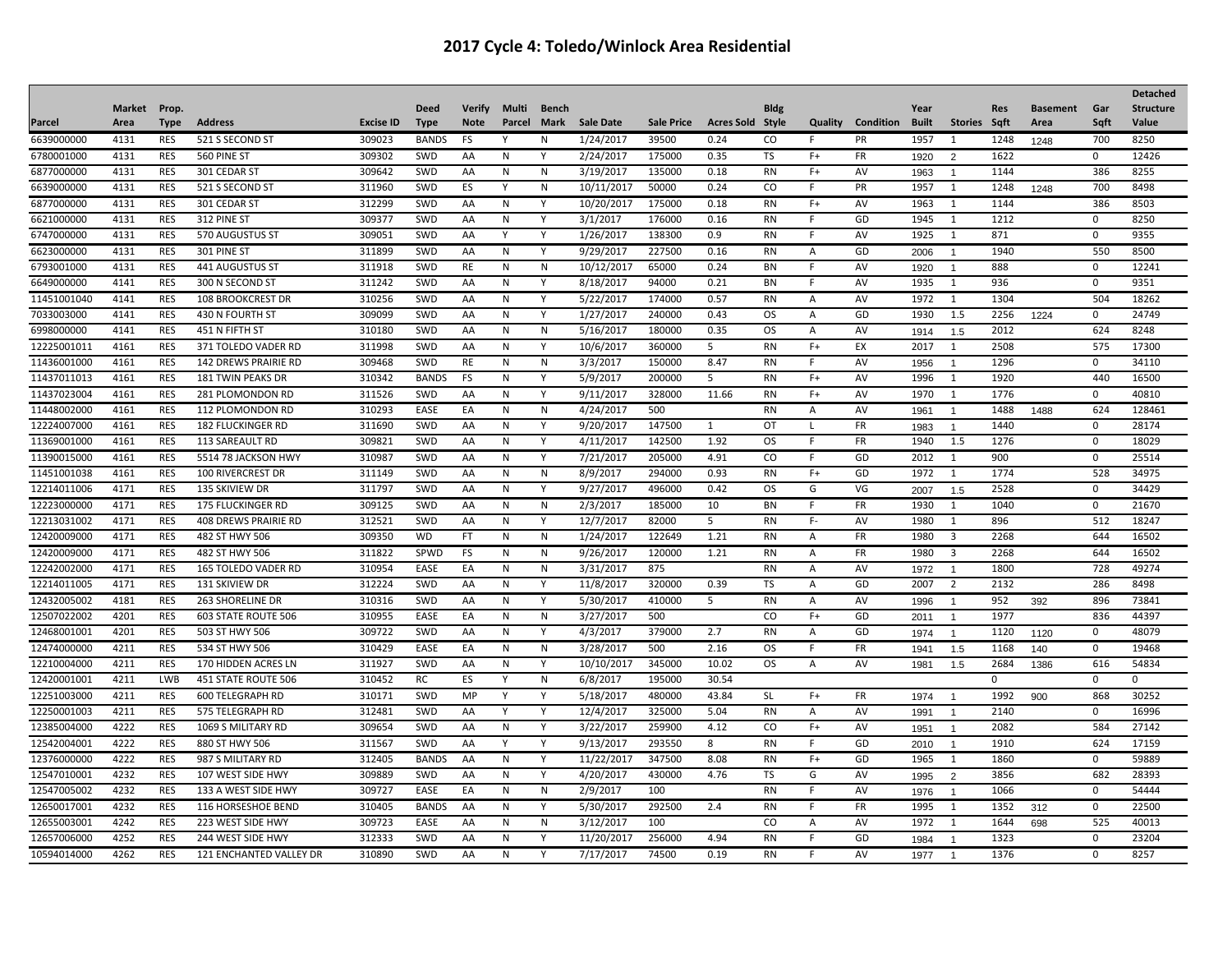|             |              |             |                        |                  |              |               |        |           |                  |                   |                         |             |         |                        |      |                |             |                 |              | <b>Detached</b>  |
|-------------|--------------|-------------|------------------------|------------------|--------------|---------------|--------|-----------|------------------|-------------------|-------------------------|-------------|---------|------------------------|------|----------------|-------------|-----------------|--------------|------------------|
|             | Market Prop. |             |                        |                  | <b>Deed</b>  | <b>Verify</b> | Multi  | Bench     |                  |                   |                         | <b>Bldg</b> |         |                        | Year |                | <b>Res</b>  | <b>Basement</b> | Gar          | <b>Structure</b> |
| Parcel      | Area         | <b>Type</b> | <b>Address</b>         | <b>Excise ID</b> | <b>Type</b>  | <b>Note</b>   | Parcel | Mark      | <b>Sale Date</b> | <b>Sale Price</b> | <b>Acres Sold Style</b> |             | Quality | <b>Condition Built</b> |      | Stories Sqft   |             | Area            | Sqft         | Value            |
| 7365003000  | 4272         | <b>LWB</b>  | 721 7TH ST             | 310756           | SWD          | AA            | N      | Y         | 7/6/2017         | 70000             | 1.37                    |             |         |                        |      |                | 0           |                 | 0            | 17100            |
| 7564006002  | 4272         | <b>RES</b>  | 1017 F ST              | 312253           | SWD          | AA            | N      | Y         | 11/13/2017       | 245000            | 0.45                    | <b>RN</b>   | Α       | AV                     | 2006 | - 1            | 1664        |                 | 484          | 10699            |
| 7287002000  | 4272         | <b>RES</b>  | 610 D ST               | 310238           | SWD          |               | N      | Y         | 5/24/2017        | 117000            | 0.18                    | CO          | F-      | PR                     | 1915 | $\overline{1}$ | 970         |                 | 0            | 19792            |
| 7269001000  | 4272         | <b>RES</b>  | 614 B ST               | 311353           | SWD          | FS            | N      | N         | 8/25/2017        | 150000            | 0.21                    | TP          | $A+$    | GD                     | 1900 | $\overline{2}$ | 2322        |                 | $\mathbf 0$  | 41250            |
| 7418000000  | 4272         | <b>RES</b>  | 815 E ST               | 312475           | <b>BANDS</b> | <b>FS</b>     | N      | N         | 11/30/2017       | 64900             | 0.14                    | <b>CO</b>   | F-      | <b>FR</b>              | 1920 | 1.5            | 1498        |                 | $\mathbf{0}$ | 11495            |
| 12654002000 | 4272         | <b>RES</b>  | 160 ENCHANTMENT LN     | 309729           | EASE         | EA            | N      | N         | 3/12/2017        | 200               |                         | <b>RN</b>   | $F+$    | AV                     | 1930 | $\overline{1}$ | 1952        |                 | 300          | 52610            |
| 7373000000  | 4272         | <b>RES</b>  | 806 S MAIN ST          | 310272           | RC           | AA            | N      | N         | 5/24/2017        | 30000             | 0.14                    | CO          | F-      | <b>FR</b>              | 1921 | 1.5            | 1078        |                 | $\mathbf{0}$ | 13190            |
| 7333001000  | 4272         | <b>RES</b>  | 725 B ST               | 310381           | SPWD         | FS            | N      | N         | 5/30/2017        | 65000             | 0.28                    | CO          | F       | <b>FR</b>              | 1925 | 1.5            | 1080        |                 | $\mathbf{0}$ | 32171            |
| 7401001000  | 4272         | <b>RES</b>  | 826 C ST               | 312329           | SWD          | AA            | N      | Y         | 11/6/2017        | 175000            | 0.41                    | <b>CN</b>   | $F+$    | <b>FR</b>              | 1910 | $\overline{2}$ | 1568        |                 | $\mathbf 0$  | 14637            |
| 7393001000  | 4272         | <b>RES</b>  | 407 8TH ST             | 312748           | <b>BANDS</b> | FS            | N      | N         | 12/14/2017       | 82000             | 0.26                    | <b>RN</b>   | F-      | <b>PR</b>              | 1993 | 1              | 1008        |                 | 336          | 9087             |
| 12386001000 | 4282         | <b>RES</b>  | 1096 S MILITARY RD     | 310112           | SWD          | AA            | N      | Υ         | 5/5/2017         | 185000            | 3.65                    | <b>RN</b>   | F       | AV                     | 1969 | $\mathbf{1}$   | 1170        |                 | 650          | 19676            |
| 12385001002 | 4282         | <b>RES</b>  | 1066 S MILITARY RD     | 310439           | SWD          | AA            | N      | Y         | 6/9/2017         | 285000            | 2.57                    | <b>RN</b>   | F       | GD                     | 2003 | 1              | 2220        |                 | $\mathbf 0$  | 27383            |
| 12288013000 | 4282         | <b>RES</b>  | 942 S MILITARY RD      | 311217           | SWD          | AA            | N      | Υ         | 8/11/2017        | 315000            | 5                       | CO          | F.      | GD                     | 1945 | 1              | 1812        |                 | $\Omega$     | 45162            |
| 12554002008 | 4282         | <b>RES</b>  | 102 MIRACLE LN         | 312349           | SWD          | AA            | N      | Y         | 10/17/2017       | 295000            | 3.01                    | TS          | $A+$    | AV                     | 1999 | $\overline{2}$ | 3756        |                 | 480          | 37217            |
| 12329010000 | 4292         | <b>RES</b>  | 250 COMA RD            | 310278           | SWD          | AA            | Y      | Y         | 5/25/2017        | 364900            | 2.15                    | <b>RN</b>   | $F+$    | AV                     | 1975 | $\overline{1}$ | 2726        |                 | 575          | 28901            |
| 12578002006 | 4302         | <b>LWB</b>  | <b>165 AWMILLER RD</b> | 312689           | SWD          | PL            | N      | N         | 12/21/2017       | 40000             | 4.86                    |             |         |                        |      |                | $\mathbf 0$ |                 | $\mathbf 0$  | 18134            |
| 13138001000 | 4312         | <b>RES</b>  | 1592 ST HWY 506        | 311344           | SWD          | AA            | N      | Y         | 8/8/2017         | 190000            | 2.78                    | CO          | F-      | GD                     | 1925 | 1              | 1317        |                 | 224          | 16505            |
| 13131005001 | 4312         | <b>RES</b>  | 130 BRIM CREEK RD      | 311783           | SWD          | RE            | N      | Y         | 9/7/2017         | 242250            | 6.56                    | RN          | F       | AV                     | 1968 | 1              | 1912        |                 | 576          | 34850            |
| 13333000000 | 4322         | <b>RES</b>  | 1959 ST HWY 506        | 311529           | SWD          | MP            | Y      | Y         | 8/25/2017        | 336000            | 8.79                    | CO          | F.      | GD                     | 1915 | 1.5            | 2207        |                 | $\mathbf 0$  | 34091            |
| 15203001001 | 4363         | <b>RES</b>  | 254 SEARS RD           | 310653           | SWD          | FS            | N      | ${\sf N}$ | 3/23/2017        | 172200            | 25.14                   | <b>OS</b>   | F       | FR                     | 1930 | 1.5            | 1270        |                 | $\mathbf 0$  | 28723            |
| 15203001001 | 4363         | <b>RES</b>  | 254 SEARS RD           | 311820           | SPWD         | FS            | N      | ${\sf N}$ | 9/28/2017        | 184000            | 25.14                   | <b>OS</b>   | E       | <b>FR</b>              | 1930 | 1.5            | 1270        |                 | $\mathbf 0$  | 31803            |
| 15238000000 | 4373         | <b>RES</b>  | 416 NELSON RD          | 309235           | SWD          | AA            | N      | Y         | 2/16/2017        | 295000            | 20                      | <b>OS</b>   | $F+$    | FR                     | 1930 | 1.5            | 1404        | 840             | 0            | 34948            |
| 15274000000 | 4373         | <b>RES</b>  | 121 NELSON RD          | 310982           | SWD          | AA            | N      | Y         | 7/13/2017        | 330555            | 2.45                    | <b>OS</b>   | Α       | AV                     | 1925 | 1.5            | 2560        | 720             | $\mathbf 0$  | 91125            |
| 15431002000 | 4373         | <b>RES</b>  | 904 BYHAM RD           | 311716           | SPWD         | ES            | N      | N         | 8/31/2017        | 189000            | 1.3                     | <b>RN</b>   | A       | GD                     | 1962 | 1              | 1215        | 648             | $\mathbf 0$  | 21996            |
| 15506001003 | 4383         | <b>RES</b>  | 110 GRANDE VISTA DR    | 312319           | SWD          | AA            | N      | Y         | 11/8/2017        | 349000            | $\overline{2}$          | <b>TS</b>   | A       | GD                     | 1996 | $\overline{2}$ | 1842        |                 | 400          | 25554            |
| 15487006000 | 4383         | <b>RES</b>  | <b>207 BURNETT RD</b>  | 311921           | SWD          | AA            | N      | Υ         | 10/9/2017        | 432000            | 12.25                   | <b>RN</b>   | A+      | GD                     | 2004 | $\overline{1}$ | 1674        |                 | 900          | 48631            |
| 15454002000 | 4383         | <b>RES</b>  | 288 JONES RD           | 310085           | SWD          | AA            | N      | Y         | 5/11/2017        | 180000            | 3                       | <b>RN</b>   | $F+$    | AV                     | 1942 | 1              | 1470        |                 | $\mathbf{0}$ | 20029            |
| 15506001001 | 4383         | <b>RES</b>  | 106 GRANDE VISTA DR    | 312273           | SWD          | AA            | N      | Υ         | 11/13/2017       | 320000            | 1.98                    | OS.         | $F+$    | AV                     | 1998 | $\overline{2}$ | 2622        |                 | 468          | 49182            |
| 15520001009 | 4383         | <b>RES</b>  | 371 RUSSELL RD         | 309330           | SWD          | RE            | N      | N         | 2/23/2017        | 220000            | 6.64                    | <b>RN</b>   | E       | AV                     | 1980 | 1              | 1784        |                 | $\mathbf{0}$ | 44450            |
| 15460002001 | 4383         | LWB         | 883 KING RD            | 310244           | SWD          | AA            | N      | Y         | 5/18/2017        | 119000            | 5.13                    |             |         |                        |      |                | $\mathbf 0$ |                 | $\mathbf 0$  | 19800            |
| 12061000000 | 4393         | <b>RES</b>  | 109 ROE RD             | 311310           | <b>RC</b>    | AA            | N      | N         | 8/22/2017        | 165000            | 1.23                    | <b>RN</b>   | F       | <b>FR</b>              | 1930 | 1              | 932         |                 | $\mathbf{0}$ | 8257             |
| 12103002025 | 4393         | <b>RES</b>  | 474 ROE RD             | 309641           | <b>BANDS</b> | AA            | N      | Υ         | 3/24/2017        | 215450            | $\overline{2}$          | <b>RN</b>   | F       | AV                     | 1999 | $\overline{1}$ | 1704        |                 | 484          | 16500            |
| 12103002016 | 4393         | <b>RES</b>  | 196 MARSYLA HEIGHTS    | 310290           | SWD          | AA            | N      | Υ         | 5/17/2017        | 550000            | 5                       | TS          | G+      | GD                     | 2007 | 2              | 1460        | 1540            | $\mathbf 0$  | 44218            |
| 12134281001 | 4403         | <b>RES</b>  | 1091 WINLOCK VADER RD  | 311978           | SWD          | AA            | N      | Y         | 10/16/2017       | 155000            | 6                       | <b>RN</b>   | F.      | VG                     | 2013 | $\overline{1}$ | 864         |                 | 240          | 29536            |
| 10434002000 | 4403         | TRI         | 1366 HINING RD         | 309095           | SWD          | AA            | N      | Y         | 2/1/2017         | 275000            | 2                       | MD          | Α       | AV                     | 2006 | 1              | 2809        |                 | $\mathbf{0}$ | 38283            |
| 12295000000 | 4403         | <b>RES</b>  | 1267 WINLOCK VADER RD  | 309877           | <b>BANDS</b> | AA            | N      | Y         | 4/17/2017        | 285000            | 24                      | <b>OS</b>   | $F+$    | AV                     | 1900 | 1.5            | 1455        |                 | $\mathbf 0$  | 28254            |
| 15566001004 | 4403         | <b>RES</b>  | 1310 HINING RD         | 309915           | SWD          | AA            | N      | Υ         | 4/11/2017        | 295000            | $\overline{8}$          | <b>OS</b>   | $F+$    | FR                     | 1915 | 1.5            | 1988        |                 | $\mathbf 0$  | 41383            |
| 6238000000  | 4413         | <b>RES</b>  | 1107 SW FRONT ST       | 309313           | SWD          | AA            | N      | Y         | 2/24/2017        | 135000            | 0.23                    | <b>SL</b>   | $F+$    | AV                     | 1950 | $\overline{1}$ | 1444        | 1092            | 352          | 9022             |
| 6454000000  | 4413         | <b>RES</b>  | 907 SW MAYER AVE       | 312415           | SPWD         | ES            | N      | N         | 11/15/2017       | 55000             | 0.22                    | CO          | F.      | GD                     | 1920 | $\overline{1}$ | 1015        | 348             | $\mathbf 0$  | 9182             |
| 6065000000  | 4423         | <b>RES</b>  | 309 WASHINGTON ST      | 310784           | <b>BANDS</b> | <b>FS</b>     | N      | N         | 4/27/2017        | 100100            | 0.16                    | <b>OS</b>   | А       | <b>FR</b>              | 1920 | 1.5            | 1799        | 620             | $\mathbf{0}$ | 8250             |
| 6284001000  | 4423         | <b>RES</b>  | 201 SHANNON LEWIS LN   | 311633           | SWD          | AA            | N      | Υ         | 9/15/2017        | 145000            | 0.38                    | <b>RN</b>   | $F+$    | <b>FR</b>              | 1956 | $\overline{1}$ | 1092        |                 | 322          | 8249             |
| 6063001000  | 4423         | <b>RES</b>  | 304 W WALNUT ST        | 308938           | SWD          | AA            | N      | Y         | 1/18/2017        | 219000            | 0.38                    | <b>OS</b>   | Α       | GD                     | 1930 | 1.5            | 1715        | 1015            | 0            | 10169            |
| 6507000000  | 4423         | <b>RES</b>  | 105 W WALNUT ST        | 310202           | EASE         | EA            | N      | N         | 4/12/2017        | 2250              |                         | <b>RN</b>   | Α       | AV                     | 1959 | 1              | 2058        | 847             | $\mathbf{0}$ | 10074            |
| 6277001000  | 4423         | <b>RES</b>  | 608 NW COLUMBIA RD     | 310131           | SPWD         | FS            | Y      | N         | 5/4/2017         | 85000             | 0.67                    | <b>OS</b>   | Α       | <b>FR</b>              | 1930 | 1.5            | 1776        | 1064            | $\mathbf 0$  | 12092            |
| 6351000000  | 4423         | <b>RES</b>  | 105 SW GERTRUDE ST     | 310791           | SWD          | AA            | v      | Y         | 7/11/2017        | 176000            | 3.19                    | <b>RN</b>   | F       | AV                     | 1980 | 1              | 1188        |                 | 552          | 8253             |
| 6355000000  | 4423         | <b>RES</b>  | 103 SW BENTON ST       | 310862           | SPWD         | FS            | Y      | N         | 7/5/2017         | 114000            | 0.43                    | <b>OS</b>   | Α       | AV                     | 1920 | 1.5            | 2109        |                 | $\mathbf 0$  | 10171            |
|             |              |             |                        |                  |              |               |        |           |                  |                   |                         |             |         |                        |      |                |             |                 |              |                  |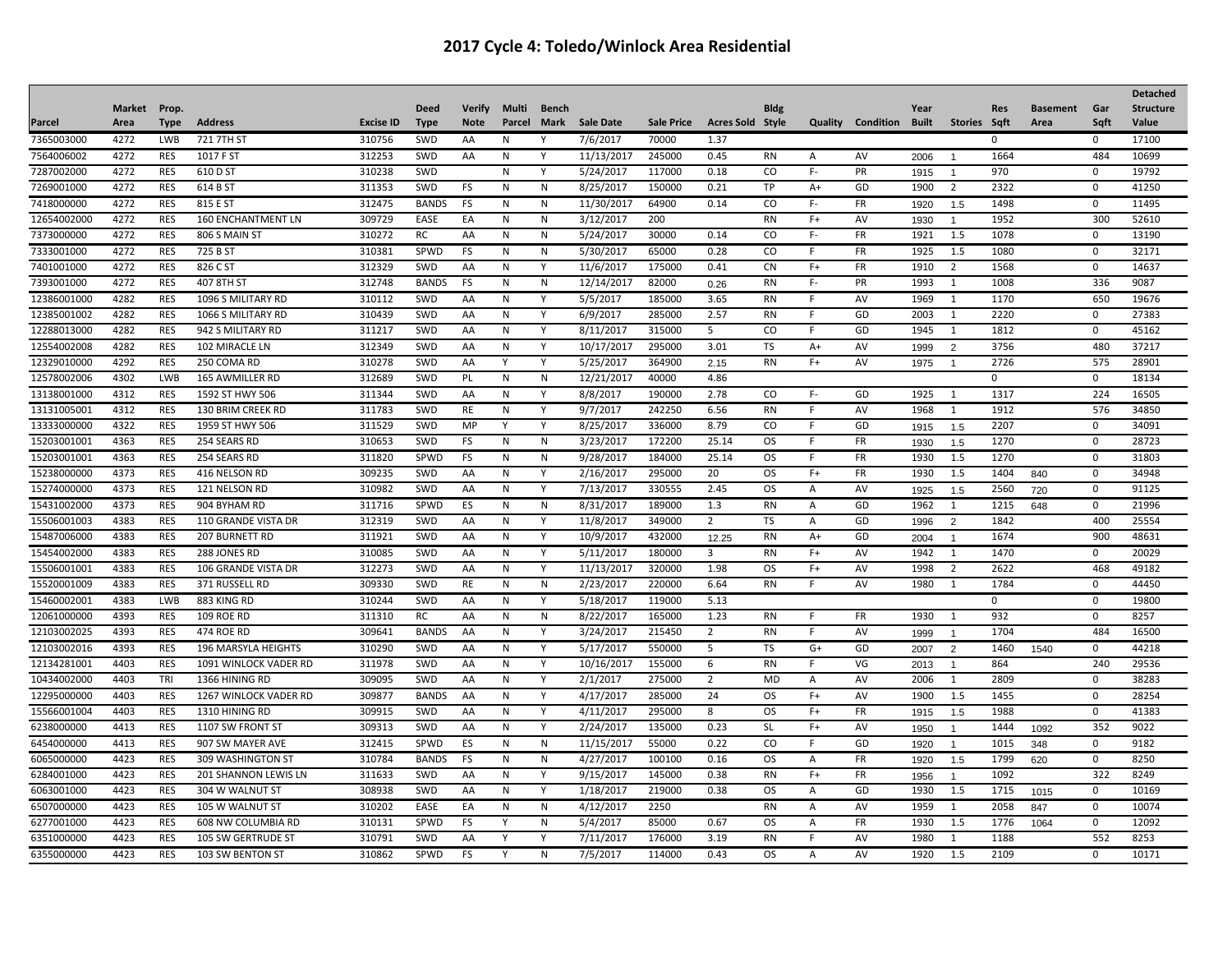|             |               |             |                           |                  |              |             |              |              |                  |                   |                         |             |         |                        |      |                         |              |                 |              | <b>Detached</b>  |
|-------------|---------------|-------------|---------------------------|------------------|--------------|-------------|--------------|--------------|------------------|-------------------|-------------------------|-------------|---------|------------------------|------|-------------------------|--------------|-----------------|--------------|------------------|
|             | <b>Market</b> | Prop.       |                           |                  | <b>Deed</b>  | Verify      | Multi        | Bench        |                  |                   |                         | <b>Bldg</b> |         |                        | Year |                         | <b>Res</b>   | <b>Basement</b> | Gar          | <b>Structure</b> |
| Parcel      | Area          | <b>Type</b> | <b>Address</b>            | <b>Excise ID</b> | <b>Type</b>  | <b>Note</b> | Parcel       | Mark         | <b>Sale Date</b> | <b>Sale Price</b> | <b>Acres Sold Style</b> |             | Quality | <b>Condition Built</b> |      | Stories Sqft            |              | Area            | Sqft         | Value            |
| 6282003000  | 4423          | <b>RES</b>  | <b>0 SHANNON LEWIS LN</b> | 310682           | SWD          | AA          | Υ            | N            | 6/28/2017        | 10000             | 0.22                    |             |         |                        |      |                         | 0            |                 | $\mathbf 0$  | $\Omega$         |
| 6282002000  | 4423          | <b>RES</b>  | <b>0 SHANNON LEWIS LN</b> | 309121           | SWD          | PL          | N            | N            | 2/6/2017         | 8000              | 0.11                    |             |         |                        |      |                         | 0            |                 | $\mathbf 0$  | $\Omega$         |
| 6074000000  | 4423          | <b>RES</b>  | 304 NW ARDEN ST           | 310871           | SWD          |             | γ            | Y            | 7/17/2017        | 218250            | 0.43                    | <b>OS</b>   | Α       | AV                     | 1897 | 1.5                     | 1814         | 810             | $\mathbf 0$  | 9569             |
| 6042000000  | 4423          | <b>RES</b>  | 200 NW WASHINGTON ST      | 309930           | SPWD         | FS          | N            | N            | 4/23/2017        | 80000             | 0.11                    | <b>OS</b>   | Α       | <b>FR</b>              | 1910 | 1.5                     | 1892         | 256             | $\mathbf 0$  | 8247             |
| 6042000000  | 4423          | <b>RES</b>  | 200 NW WASHINGTON ST      | 312698           | SWD          | AA          | N            | Υ            | 12/12/2017       | 224900            | 0.11                    | <b>OS</b>   | Α       | GD                     | 1910 | 1.5                     | 1892         | 544             | $\mathbf 0$  | 7500             |
| 5874000000  | 4423          | <b>RES</b>  | 408 NW ARDEN ST           | 310205           | EASE         | EA          | N            | N            | 4/19/2017        | 5000              |                         | <b>RN</b>   | F.      | AV                     | 1930 | $\mathbf{1}$            | 1026         | 912             | $\mathbf 0$  | 9109             |
| 5874000000  | 4423          | <b>RES</b>  | 408 NW ARDEN ST           | 310206           | EASE         | EA          | N            | N            | 4/19/2017        | 5000              |                         | <b>RN</b>   | F.      | AV                     | 1930 | $\overline{\mathbf{1}}$ | 1026         | 912             | $\mathbf 0$  | 9109             |
| 15429009000 | 4433          | <b>RES</b>  | 863 BYHAM RD              | 309604           | SWD          | AA          | Y            | Υ            | 3/23/2017        | 372000            | 8.41                    | RN          | Α       | AV                     | 1980 | $\overline{\mathbf{1}}$ | 1963         |                 | 528          | 16498            |
| 15433009005 | 4433          | <b>RES</b>  | 896 KING RD               | 309182           | SWD          | MP          | Y            | Y            | 1/31/2017        | 435000            | 41.95                   | RN          | Α       | AV                     | 1998 | 1                       | 1865         |                 | 864          | 48532            |
| 6101003000  | 4443          | <b>RES</b>  | 305 NW CHERRY ST          | 308969           | SWD          | AA          | N            | Y            | 1/3/2017         | 68000             | 0.14                    | <b>RN</b>   | F       | AV                     | 1930 | 1                       | 600          |                 | 220          | 8258             |
| 6000000000  | 4453          | <b>RES</b>  | 302 SE FRONT ST           | 312120           | SWD          | AA          | N            | Y            | 10/30/2017       | 65000             | 0.15                    | MD          | F-      | FR                     | 1937 | 1                       | 680          |                 | $\mathbf 0$  | 8575             |
| 5996000000  | 4453          | <b>RES</b>  | 312 SE FRONT ST           | 309260           | SPWD         | FS          | N            | N            | 2/17/2017        | 50000             | 0.17                    | OS.         | F.      | FR                     | 1920 | 1.5                     | 1512         |                 | $\mathbf 0$  | 8248             |
| 6127002000  | 4453          | <b>RES</b>  | 206 NW FIR ST             | 310174           | EASE         | EA          | Y            | $\mathsf{N}$ | 4/19/2017        | 1100              |                         | CO          | Α       | AV                     | 1940 | $\mathbf{1}$            | 1223         | 464             | $\mathbf 0$  | 8248             |
| 6077000000  | 4463          | <b>RES</b>  | 706 NE 2ND ST             | 312509           | SWD          | AA          | N            | Y            | 11/9/2017        | 166000            | 1.02                    | CO          | $F+$    | FR                     | 1950 | 1                       | 1296         | 1488            | 280          | 11670            |
| 6187000000  | 4463          | <b>RES</b>  | 804 NE 2ND ST             | 309700           | SWD          | AA          | N            | Y            | 4/3/2017         | 168900            | 0.84                    | <b>OS</b>   | Α       | AV                     | 1920 | 1.5                     | 1236         |                 | $\mathbf 0$  | 8726             |
| 5919001000  | 4463          | <b>RES</b>  | 406 NE 2ND ST             | 309434           | SWD          | AA          | N            | Y            | 3/7/2017         | 125000            | 0.23                    | TS          | F       | <b>FR</b>              | 1966 | 1                       | 964          | 768             | 280          | 8250             |
| 6437000000  | 4463          | <b>RES</b>  | 912 NE SOLAND CT          | 311788           | SWD          | AA          | N            | Y            | 9/28/2017        | 130000            | 0.47                    | <b>RN</b>   | $F+$    | AV                     | 1910 | $\overline{1}$          | 1036         | 574             | $\mathbf 0$  | 8245             |
| 5964001000  | 4473          | <b>RES</b>  | 312 SE 1ST ST             | 310090           | SWD          | AA          | N            | Υ            | 5/4/2017         | 172000            | 0.17                    | CO          | F       | AV                     | 2007 | -1                      | 1180         |                 | 440          | 8248             |
| 6012000000  | 4473          | <b>RES</b>  | 202 SE CANYON AVE         | 310924           | SWD          | AA          | $\mathsf{N}$ | Y            | 7/11/2017        | 144000            | 0.53                    | <b>TS</b>   | $F+$    | AV                     | 1974 | $\overline{2}$          | 1040         |                 | $\mathbf 0$  | 9896             |
| 6557000000  | 4473          | <b>RES</b>  | 918 SE 1ST ST             | 312579           | SWD          | AA          | Y            | Y            | 12/14/2017       | 175000            | 0.36                    | <b>OS</b>   | $F+$    | AV                     | 1920 | 1.5                     | 2021         |                 | $\mathbf 0$  | 8583             |
| 6161001000  | 4473          | <b>RES</b>  | 912 SE FRONT ST           | 309419           | SWD          | AA          | $\mathsf{N}$ | Y            | 2/28/2017        | 116000            | 0.11                    | <b>TS</b>   | $F+$    | AV                     | 1920 | $\overline{2}$          | 1085         |                 | $\pmb{0}$    | 8249             |
| 6015002000  | 4473          | <b>RES</b>  | 211 SE COWLITZ RD         | 311988           | SWD          | AA          | N            | Υ            | 10/16/2017       | 219900            | 0.22                    | RN          | F       | GD                     | 1930 | 1                       | 1344         | 1236            | 0            | 7500             |
| 5939001000  | 4473          | <b>RES</b>  | 512 SE FRONT ST           | 312577           | SWD          | AA          | N            | Y            | 12/8/2017        | 155000            | 0.34                    | CO          | $F+$    | AV                     | 1920 | $\overline{2}$          | 1550         |                 | $\pmb{0}$    | 8581             |
| 6221004000  | 4473          | <b>LWB</b>  | 1214 FERRIER RD           | 309406           | SWD          | AA          |              | Υ            | 3/2/2017         | 30000             | 0.34                    |             |         |                        |      |                         | $\mathbf 0$  |                 | 0            | 15700            |
| 6010000000  | 4473          | <b>RES</b>  | 401 1ST ST                | 311385           | SWD          | AA          | N            | Υ            | 8/29/2017        | 167000            | 0.23                    | OT          | F       | AV                     | 1940 | 1                       | 2524         |                 | $\mathbf 0$  | 8249             |
| 6214001000  | 4473          | <b>RES</b>  | 1006 SE 1ST ST            | 310489           | <b>BANDS</b> | <b>FS</b>   | N            | N            | 6/9/2017         | 60000             | 0.15                    | <b>RN</b>   | $F+$    | <b>FR</b>              | 1940 | $\overline{1}$          | 1148         | 836             | 312          | 8253             |
| 5966000000  | 4473          | <b>RES</b>  | 106 SE CANYON ST          | 310750           | SWD          | AA          | N            | Y            | 7/3/2017         | 174000            | 0.3                     | OS.         | F.      | AV                     | 1920 | 1.5                     | 1320         |                 | $\mathbf{0}$ | 13051            |
| 5951000000  | 4473          | <b>RES</b>  | 107 SE ASH ST             | 311283           | SWD          | AA          | N            | Υ            | 8/21/2017        | 153999            | 0.23                    | OS.         | $F+$    | FR                     | 1920 | 1.5                     | 1617         |                 | $\mathbf{0}$ | 10935            |
| 5959001000  | 4473          | <b>RES</b>  | 506 SE 1ST ST             | 311426           | SWD          | AA          | N            | Υ            | 8/16/2017        | 175000            | 0.11                    | <b>RN</b>   | $F+$    | AV                     | 1952 | $\overline{1}$          | 1195         | 920             | 260          | 8253             |
| 15384020034 | 4483          | <b>RES</b>  | 218 ST HELENS WAY         | 311405           | SWD          | AA          | N            | Y            | 8/29/2017        | 165000            | 0.19                    | <b>RN</b>   | F       | AV                     | 1993 | $\overline{1}$          | 1154         |                 | 420          | 8252             |
| 15634002015 | 4483          | <b>RES</b>  | 709 MILLER ST             | 311861           | SWD          | AA          | N            | Υ            | 10/5/2017        | 259000            | 0.15                    | TS          | $F+$    | EX                     | 2017 | $\overline{2}$          | 1600         |                 | 440          | 7500             |
| 15384020037 | 4483          | <b>RES</b>  | 325 CEDAR CRT             | 311865           | SWD          | RE          | N            | Υ            | 9/13/2017        | 134500            | 0.24                    | <b>RN</b>   | F       | FR                     | 1995 | $\overline{1}$          | 1316         |                 | $\mathbf 0$  | 10553            |
| 15634002002 | 4483          | <b>RES</b>  | 810 MILLER ST             | 310336           | SWD          | AA          | N            | Y            | 5/22/2017        | 207000            | 0.14                    | OS.         | Α       | AV                     | 2007 | 1.5                     | 2716         |                 | 440          | 8251             |
| 15626000000 | 4493          | <b>RES</b>  | 389 STATE ROUTE 505       | 310533           | SWD          | AA          | N            | Y            | 6/13/2017        | 245000            | $\overline{2}$          | <b>RN</b>   | F.      | GD                     | 1965 | $\mathbf{1}$            | 1184         |                 | $\mathbf{0}$ | 45860            |
| 15638007001 | 4493          | <b>RES</b>  | 380 STATE ROUTE 505       | 310207           | SWD          | RL          | N            | N            | 5/23/2017        | 156250            | 6.13                    | <b>OS</b>   | Α       | <b>FR</b>              | 1930 | 1.5                     | 1546         | 864             | $\mathbf{0}$ | 29866            |
| 15590000000 | 4493          | LWB         | 529 STATE ROUTE 505       | 310794           | SWD          | AA          | N            | Y            | 7/10/2017        | 70000             | 5                       |             |         |                        |      |                         | $\mathbf{0}$ |                 | $\mathbf 0$  | 16515            |
| 11978006005 | 4503          | <b>RES</b>  | 259 S MILITARY RD         | 309226           | SWD          | AA          | N            | Υ            | 2/16/2017        | 300000            | 5.12                    | RN          | Α       | AV                     | 1996 | -1                      | 1637         |                 | 525          | 30677            |
| 12031001000 | 4503          | <b>RES</b>  | 329 NIKULA RD             | 309360           | SWD          | AA          | N            | Y            | 2/28/2017        | 247000            | 4.88                    | <b>RN</b>   | F       | AV                     | 1973 | $\overline{1}$          | 1234         |                 | $\mathbf{0}$ | 16492            |
| 11978005001 | 4503          | <b>RES</b>  | <b>225 S MILITARY RD</b>  | 308876           | SWD          | AA          | Y            | Y            | 1/6/2017         | 546000            | 23                      | LG          | G       | AV                     | 1991 | 1.5                     | 2204         | 1724            | 770          | 79200            |
| 12184001000 | 4503          | <b>RES</b>  | 117 MCGLAUGHLIN RD        | 311347           | SWD          | AA          | N            | Y            | 8/24/2017        | 329500            | 2.37                    | <b>RN</b>   | А       | GD                     | 2002 | $\mathbf{1}$            | 1676         |                 | 624          | 38504            |
| 15624003002 | 4523          | <b>RES</b>  | 104 N MILITARY RD         | 311229           | SWD          | AA          | Y            | Υ            | 8/18/2017        | 323000            | $\overline{4}$          | <b>RN</b>   | $F+$    | GD                     | 2004 | $\overline{1}$          | 1735         |                 | $\mathbf 0$  | 36192            |
| 15291005002 | 4533          | <b>RES</b>  | 759 A RHOADES RD          | 309371           | SWD          | AA          | N            | N            | 2/27/2017        | 210000            | 1.75                    | <b>RN</b>   | F       | AV                     | 1979 | 1.5                     | 1170         |                 | 720          | 17056            |
| 15288001022 | 4533          | <b>RES</b>  | 131 OTTER FOX LN          | 310994           | SWD          | AA          | N            | Y            | 7/18/2017        | 375000            | 5                       | <b>CP</b>   | $A+$    | GD                     | 1999 | $\overline{1}$          | 2774         |                 | 1000         | 22000            |
| 15288001050 | 4533          | <b>RES</b>  | 103 MOONLIT LN            | 309584           | SWD          | AA          | $\mathsf{N}$ | Y            | 3/21/2017        | 205000            | 0.84                    | <b>RN</b>   | $F+$    | AV                     | 2006 | $\mathbf{1}$            | 1520         |                 | 484          | 8253             |
| 1535600200  | 4533          | <b>RES</b>  | 409 N MILITARY RD         | 309797           | <b>BANDS</b> | AA          | N            | N            | 3/23/2017        | 181500            | 2                       | <b>RN</b>   | $F+$    | <b>FR</b>              | 1994 |                         | 1600         |                 | 528          | 27500            |
| 15356002001 | 4533          | <b>RES</b>  | 409 N MILITARY RD         | 310898           | SWD          | AA          | N            | Y            | 7/18/2017        | 289000            | $\overline{2}$          | <b>RN</b>   | $F+$    | GD                     | 1994 | $\overline{1}$          | 1600         |                 | 528          | 27500            |